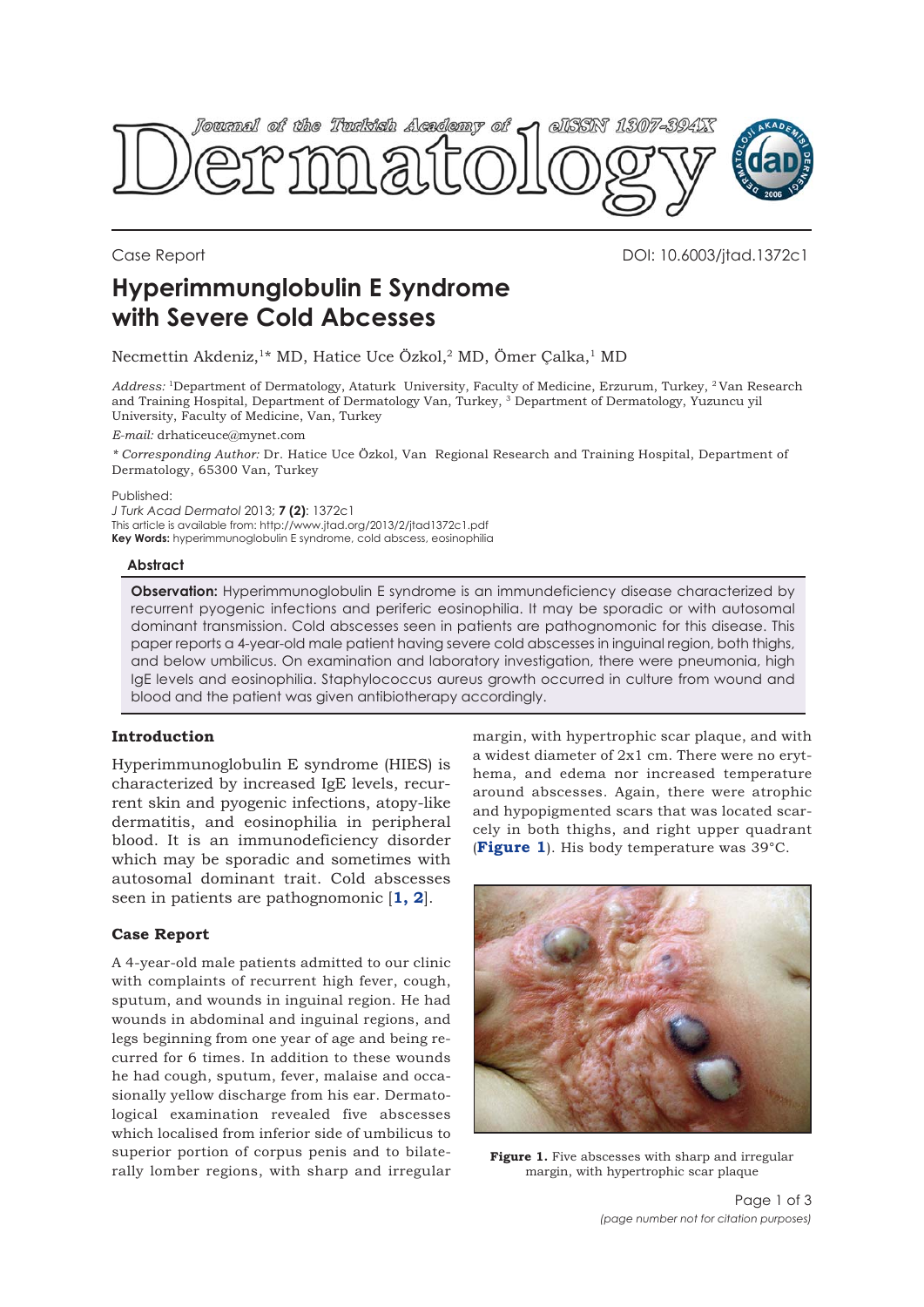

**Figure 2.** Five abscesses with sharp and irregular margin, with hypertrophic scar plaque

Laboratory investigation revealed that white blood cell was 36,000/mm3 (65% neutrophil), IgE level 1900 ng/mL, ASO 1465 IU/ml, ESR 49/hr. A lot of candida spores were seen in feces. Staphylococcus aureus was cultivated in culture media from samples of blood and wound. The patient having pneumonia and chronic otitis was consulted with relevant departments. Patient had been evaluated with nitrozolium blue test and found negative.

At the beginning, the case was started systemic sultamicilline suspension and ibuprofen syrup. According to antibiogram obtained from blood culture, sultamicilline was changed by vancomycin HCl vial 140 mg 4x1. It was started dexamethasone sodium phosphate ointment, ciprofloxacin 0.3% ointment, pseudoephedrine HCl syrup for ear discharge. Nystatin suspension five times a day was given for candida spores seen in stool. Abscesses were drained surgically and treated topically bacitracine neomycine sulphate ointment two times a day, polyvinylpyrolidone iodine complex solution administerd twice daily. Hyperimmunglobulin E syndrome was diagnosed for the case in the context of recurrent otitis, pneumonia, pyogenic skin infections, IgE level increase, Staphylococcus growing in blood cultures, and eosinophilia in peripheral blood. Abscesses seen in the case were typically cold abscess.

#### **Discussion**

Hyperimmunglobulin E syndrome (HIES) is an immundeficiency syndrome characterized by an elevated IgE level, recurrent skin and systemic pyogenic infections, severe dermatitis-like atopy, peripheral eosinophilia and neutrophil chemotaxis disorder and it may have an autosomal dominant trait [**1, 2, 3, 4, 5**]. Despite

its well-established clinical picture, underlying immunologic mechanism is not clear [**3**]. It is usually a sporadic disorder however autosomal dominant cases were reported [**1, 5**]. In these patients, decrease in T-cell count and function was determined. Decreased Th1 response and increased Th2 response was suggested in pathogenesis. Mutation and atopy in IL-4 receptor gene located in 16th chromosome were confirmed in HIES cases [**1**].

Skin findings of HIES usually starts in infancy and there is commonly athopy-like eczema. Lichenification is very severe [**1, 2, 3, 4, 5**]. Skin infections are frequent and usually start at infancy. *Staphylococcus* abscesses are present on the head, neck and intertriginous regions. These lesions are sensitive and painful on touching [**1, 5**].

Cold abscesses are rarely seen and pathognomic for hyperimmunglobulin E syndrome. However, they are not essential for diagnosis. Cold abscesses are big tumorlike lumps with fluctuation and cyst. They are neither hot nor with erythema without systemic symptoms. They are filled with pus and *Staphylococus aureus* growth usually occurs in cultures [**1**]. There were similar abscesses in our case and *Staphylococcus* was cultivated from the culture.

Pulmonary infections are frequent and severe in general. Bronchiectasia, bronchopleural fistula and Staphylococcal pneumonia are secondary to pneumatocells. Staphyloccoccal pneumonia associated with pneumatocell is mainstay in HIES diagnosis [**1, 6**]. Upper respiratory tract infections are also common including sinusitis, otitis media with discharge, otitis externa and mastoiditis [**1, 4**]. IgE level is frequently >2000 [**1, 2, 3, 4, 5, 6**]. Our case had pneumonia and otitis media. Staphylococcus was obtained from blood culture.

Prophylactic antibiotherapy, skin care and treatmend of existing infections are important factors for management of this disorder [**1, 6**]. Cimetidine, ascorbic acid, chromoglycate, levamizole, isotretinoin, cyclosporin A7, interferon gamma, interferon A, high dose gamma globulin (IVIG) 400 mg/kg/day for 5 days and plasmapheresis are current treatments [**1, 5**]. We report the case since this is a rare disorder and clinical findings are typical in our case.